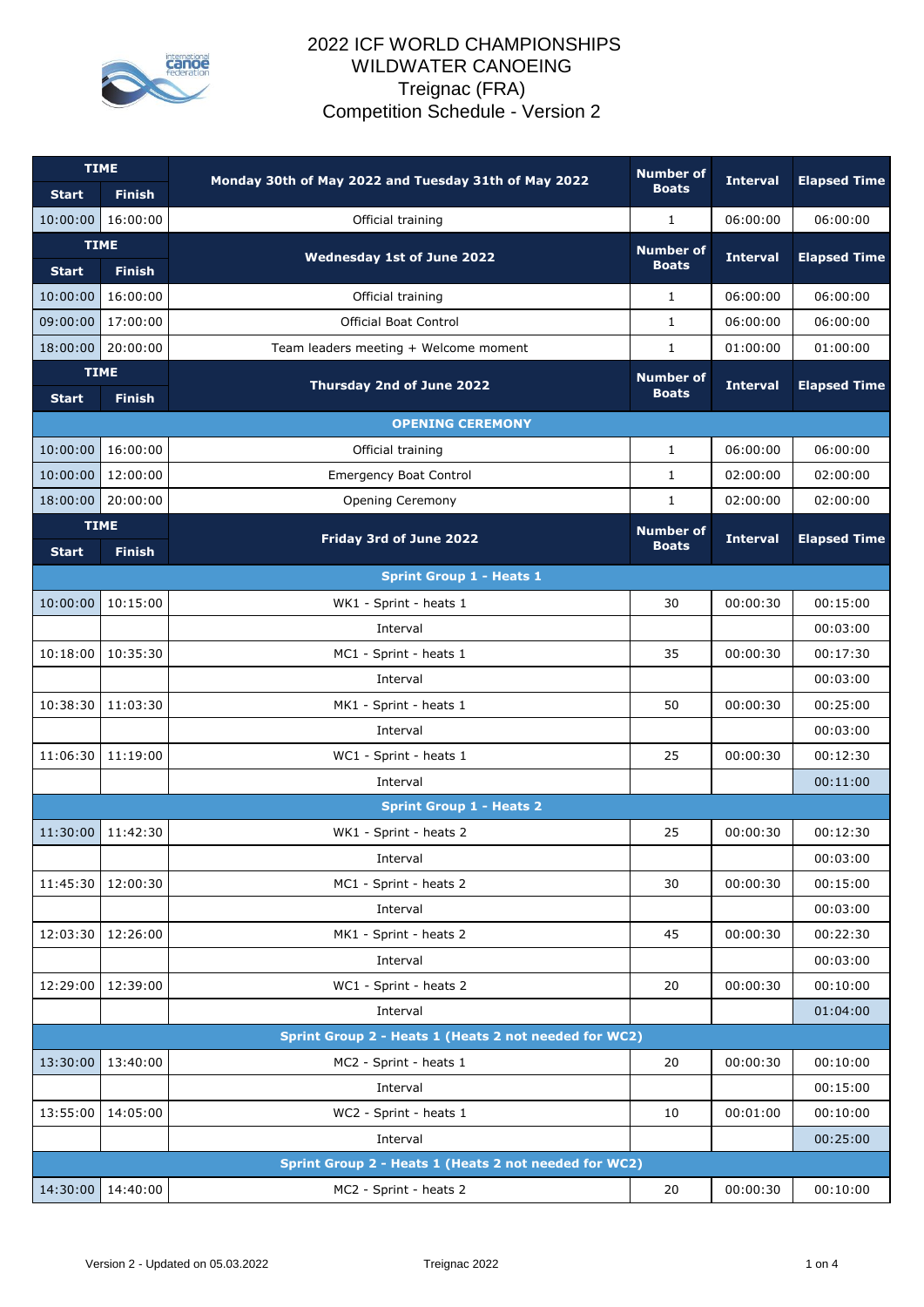

## 2022 ICF WORLD CHAMPIONSHIPS WILDWATER CANOEING Treignac (FRA) Competition Schedule - Version 2

| <b>TIME</b>                                               |                    | <b>Saturday 4th of June 2022</b>             | <b>Number of</b> | <b>Interval</b> | <b>Elapsed Time</b> |  |  |  |
|-----------------------------------------------------------|--------------------|----------------------------------------------|------------------|-----------------|---------------------|--|--|--|
| <b>Start</b>                                              | <b>Finish</b>      |                                              | <b>Boats</b>     |                 |                     |  |  |  |
| <b>Sprint - Final</b>                                     |                    |                                              |                  |                 |                     |  |  |  |
| 11:00:00                                                  | 11:15:00           | WK1 - Sprint - final                         | 15               | 00:01:00        | 00:15:00            |  |  |  |
|                                                           |                    | Interval                                     |                  |                 | 00:03:00            |  |  |  |
| 11:18:00                                                  | 11:30:00           | MC1 - Sprint - final                         | 12               | 00:01:00        | 00:12:00            |  |  |  |
|                                                           |                    | Interval                                     |                  |                 | 00:03:00            |  |  |  |
| 11:33:00                                                  | 11:48:00           | MK1 - Sprint - final                         | 15               | 00:01:00        | 00:15:00            |  |  |  |
|                                                           |                    | Interval                                     |                  |                 | 00:03:00            |  |  |  |
| 11:51:00                                                  | 12:03:00           | WC1 - Sprint - final                         | 12               | 00:01:00        | 00:12:00            |  |  |  |
|                                                           |                    | Interval                                     |                  |                 | 00:27:00            |  |  |  |
| 12:30:00                                                  | 12:40:00           | MC2 - Sprint - final                         | 10               | 00:01:00        | 00:10:00            |  |  |  |
|                                                           |                    | Interval                                     |                  |                 | 00:03:00            |  |  |  |
| 12:43:00                                                  | 12:53:00           | WC2 - Sprint - final                         | 10               | 00:01:00        | 00:10:00            |  |  |  |
|                                                           |                    | Interval                                     |                  |                 | 03:07:00            |  |  |  |
|                                                           | <b>Sprint team</b> |                                              |                  |                 |                     |  |  |  |
| 16:00:00                                                  | 16:08:00           | 3*WK1 - Sprint                               | 8                | 00:01:00        | 00:08:00            |  |  |  |
|                                                           |                    | Interval                                     |                  |                 | 00:03:00            |  |  |  |
| 16:11:00                                                  | 16:19:00           | 3*MC1 - Sprint                               | 8                | 00:01:00        | 00:08:00            |  |  |  |
|                                                           |                    | Interval                                     |                  |                 | 00:03:00            |  |  |  |
| 16:22:00                                                  | 16:37:00           | 3*MK1 - Sprint                               | 15               | 00:01:00        | 00:15:00            |  |  |  |
|                                                           |                    | Interval                                     |                  |                 | 00:23:00            |  |  |  |
| 17:00:00                                                  | 17:07:00           | 3*WC1 - Sprint                               | $\overline{7}$   | 00:01:00        | 00:07:00            |  |  |  |
|                                                           |                    | Interval                                     |                  |                 | 00:03:00            |  |  |  |
| 17:10:00                                                  | 17:17:00           | 3*MC2 - Sprint                               | $\overline{7}$   | 00:01:00        | 00:07:00            |  |  |  |
| <b>Medals Presentation - INDIVIDUAL &amp; TEAM EVENTS</b> |                    |                                              |                  |                 |                     |  |  |  |
| 19:00:00                                                  | 19:55:00           | Indivual + Team Events - medals presentation | 11               | 00:05:00        | 00:55:00            |  |  |  |
| 19:55:00                                                  | 20:00:00           | Nation Cup                                   | $\mathbf{1}$     | 00:05:00        | 00:05:00            |  |  |  |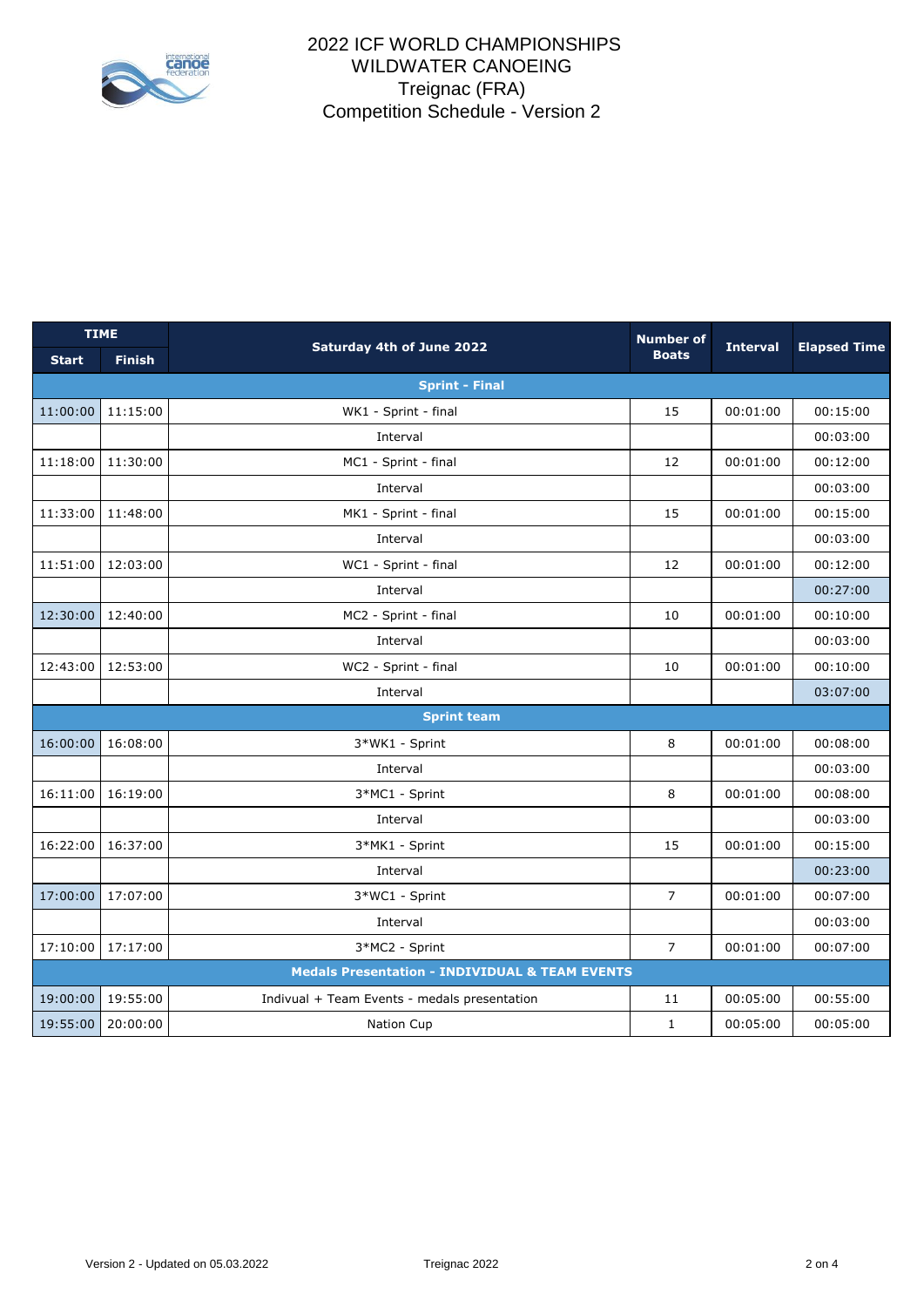

## 2022 ICF WORLD CHAMPIONSHIPS WILDWATER CANOEING Treignac (FRA) Competition Schedule - Version 2

| <b>TIME</b>                                                 |               |                              | <b>Number of</b> |                 |                     |  |  |
|-------------------------------------------------------------|---------------|------------------------------|------------------|-----------------|---------------------|--|--|
| <b>Start</b>                                                | <b>Finish</b> | Sunday 05th June 2022        | <b>Boats</b>     | <b>Interval</b> | <b>Elapsed Time</b> |  |  |
| <b>CLASSIC COMPETITION &amp; MASTER WORLD CHAMPIONSHIPS</b> |               |                              |                  |                 |                     |  |  |
| 09:00:00                                                    | 09:10:00      | MASTER - MC1                 | 10               | 00:01:00        | 00:10:00            |  |  |
|                                                             |               | Interval                     |                  |                 | 00:03:00            |  |  |
| 09:13:00                                                    | 09:23:00      | MASTER - WC1                 | 10               | 00:01:00        | 00:10:00            |  |  |
|                                                             |               | Interval                     |                  |                 | 00:03:00            |  |  |
| 09:26:00                                                    | 09:32:00      | MASTER C - WK1               | 6                | 00:01:00        | 00:06:00            |  |  |
|                                                             |               | Interval                     |                  |                 | 00:03:00            |  |  |
| 09:35:00                                                    | 09:45:00      | MASTER B - WK1               | 10               | 00:01:00        | 00:10:00            |  |  |
|                                                             |               | Interval                     |                  |                 | 00:03:00            |  |  |
| 09:48:00                                                    | 09:58:00      | MASTER A - WK1               | 10               | 00:01:00        | 00:10:00            |  |  |
|                                                             |               | Interval                     |                  |                 | 00:03:00            |  |  |
| 10:01:00                                                    | 10:11:00      | MASTER C - MK1               | 10               | 00:01:00        | 00:10:00            |  |  |
|                                                             |               | Interval                     |                  |                 | 00:03:00            |  |  |
| 10:14:00                                                    | 10:44:00      | MASTER B - MK1               | 30               | 00:01:00        | 00:30:00            |  |  |
|                                                             |               | Interval                     |                  |                 | 00:03:00            |  |  |
| 10:47:00                                                    | 11:12:00      | MASTER A - MK1               | 25               | 00:01:00        | 00:25:00            |  |  |
|                                                             |               | Interval                     |                  |                 | 00:03:00            |  |  |
| 11:15:00                                                    | 11:25:00      | MASTER MC2 - Classic         | 10               | 00:01:00        | 00:10:00            |  |  |
|                                                             |               | Interval                     |                  |                 | 00:03:00            |  |  |
| 11:28:00                                                    | 11:38:00      | <b>MASTEAR WC2 - Classic</b> | 10               | 00:01:00        | 00:10:00            |  |  |
|                                                             |               | Interval                     |                  |                 | 00:03:00            |  |  |
| 14:00:00                                                    | 14:30:00      | WK1 - Classic                | 30               | 00:01:00        | 00:30:00            |  |  |
|                                                             |               | Interval                     |                  |                 | 00:03:00            |  |  |
| 14:33:00                                                    | 15:08:00      | MC1 - Classic                | 35               | 00:01:00        | 00:35:00            |  |  |
|                                                             |               | Interval                     |                  |                 | 00:03:00            |  |  |
| 15:11:00                                                    | 16:01:00      | MK1 - Classic                | 50               | 00:01:00        | 00:50:00            |  |  |
|                                                             |               | Interval                     |                  |                 | 00:03:00            |  |  |
| 16:04:00                                                    | 16:29:00      | WC1 - Classic                | 25               | 00:01:00        | 00:25:00            |  |  |
|                                                             |               | Interval                     |                  |                 | 00:31:00            |  |  |
| 17:00:00                                                    | 17:20:00      | MC2 - Classic                | 20               | 00:01:00        | 00:20:00            |  |  |
|                                                             |               | Interval                     |                  |                 | 00:03:00            |  |  |
| 17:23:00                                                    | 17:33:00      | WC2 - Classic                | 10               | 00:01:00        | 00:10:00            |  |  |
|                                                             |               | Interval                     |                  |                 | #########           |  |  |

| <b>Medals Presentation</b> |  |                                               |   |          |          |  |  |
|----------------------------|--|-----------------------------------------------|---|----------|----------|--|--|
| $19:00:00$   20 $:00:00$   |  | Masters & Indiv Classic - medals presentation | ᅩ | 00:05:00 | 01:00:00 |  |  |